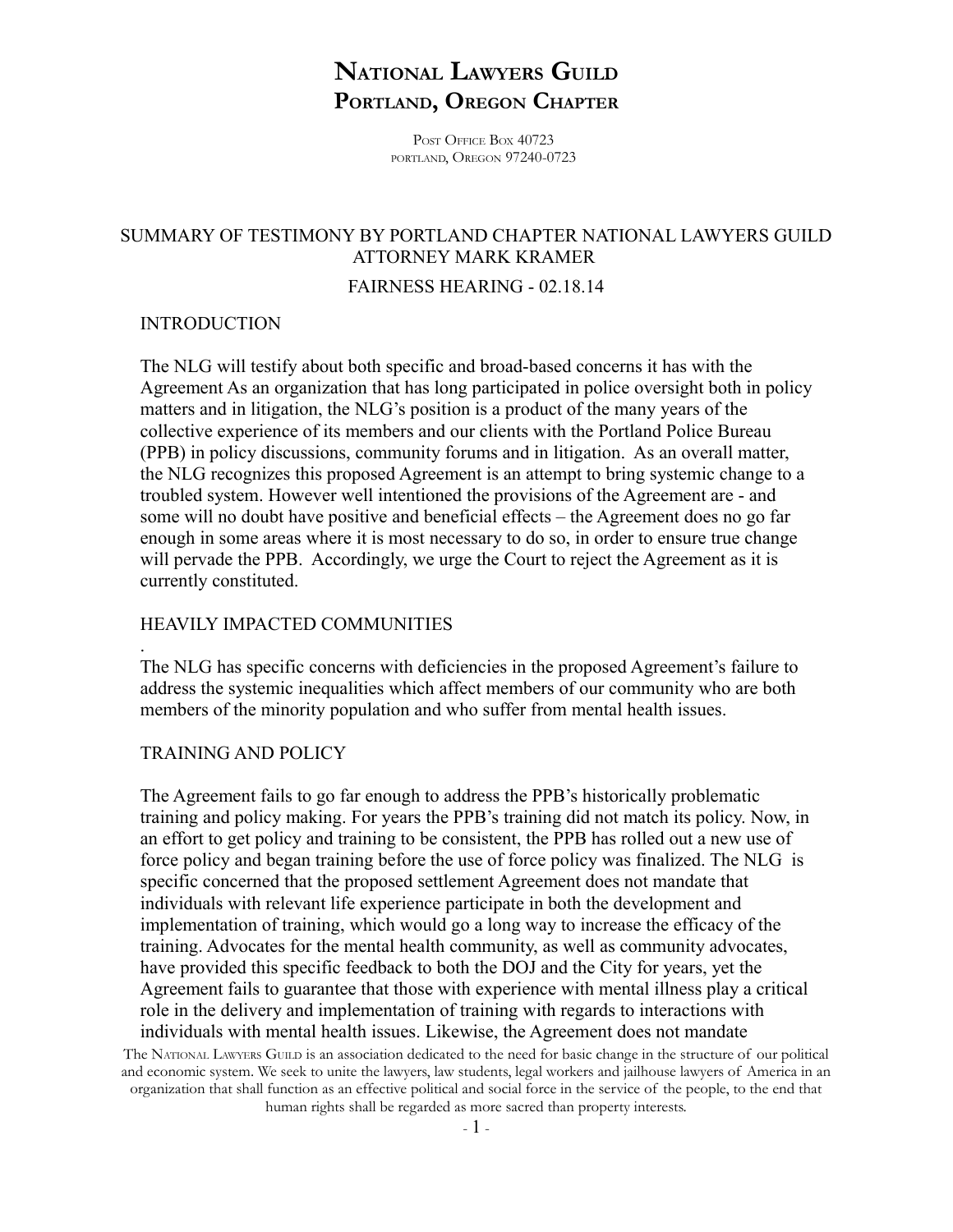participation of those with such experience in the development or review of policies. In addition, the Annual Report required by the Agreement should require that the PPB solicit and include comments from the community. Paragraph 150.

For the reasons stated above, the Agreement fails to address longstanding concerns with PPB policy and training.

## IPR and CRC

The Agreement fails to address the long standing concerns regarding what the DOJ acknowledges is the City's "byzantine" and largely ineffective oversight system. The proposed changes shorten the timeframe that IPR and the CRC have to resolve a case (at paragraph 121) and give the CRC, an entirely volunteer effort (with minimal financial and infrastructure support), 21 days to resolve an appeal. This is unrealistic, and members of the CRC have come out strongly against this unrealistic timeline. Moreover, the IPR, created in 2001 and tasked with the authority to conduct independent investigations, has not exercised its authority to investigate in-custody deaths, shootings, and serious incidents of use of force (or for that matter, any incidents at all). The Agreement is vague in its direction that IPR be able to conduct "meaningful investigations." Paragraph 128. For this Agreement to be adequate, **it should mandate that IPR to conduct independent investigations into significant uses of force**, and direct the City to fund IPR to perform that function. The Agreement addresses IPR only at its margins e.g., to the redundancy of witness interviews, rather than the IPR's authority to conduct meaningful and independent investigations.

We have provided the City with research and a legal opinion on the IPR's ability to compel officer testimony, that is to mandate officer cooperation in IPR interviews, but the City has declined to exercise this authority, instead choosing to have a PPB member in the room during IPR interviews to direct the officers to answer questions. This new process creates the appearance, and in some cases maybe the reality, of undue influence. The Agreement, rather than addressing some of the fundamental problems with IPR, like mandating resources to be provided to the IPR to conduct true independent investigation, merely directs the City to develop a plan to enable meaningful investigations, without giving sufficient direction to the City on how to do so. The NLG has been fighting this battle for more than 20 years without meaningful reform. With a concrete and express mandate that IPR conduct independent investigations and be provided the resources to do this, there can be no police accountability that will be accepted as credible by Portland residents. As such, the City's plan, as set forth in the Agreement, will inevitably fail.

In addition, the proposed settlement Agreement, at paragraph 43, solidifies the City's practice of not allowing appeals to the CRC of lethal force or in-custody deaths by specifically exempting these types of cases from the definition of "misconduct complaint." The IPR does not currently investigate in custody deaths or shootings – although they do have that authority-- and leaves the serious uses of force to Internal Affairs. If IPR is to investigate these cases, the proposed Agreement ensures that there will be no recourse for family members, for at least the next five years, through administrative channels to review such an incident. The DOJ points out that family members can simply sue in federal court. This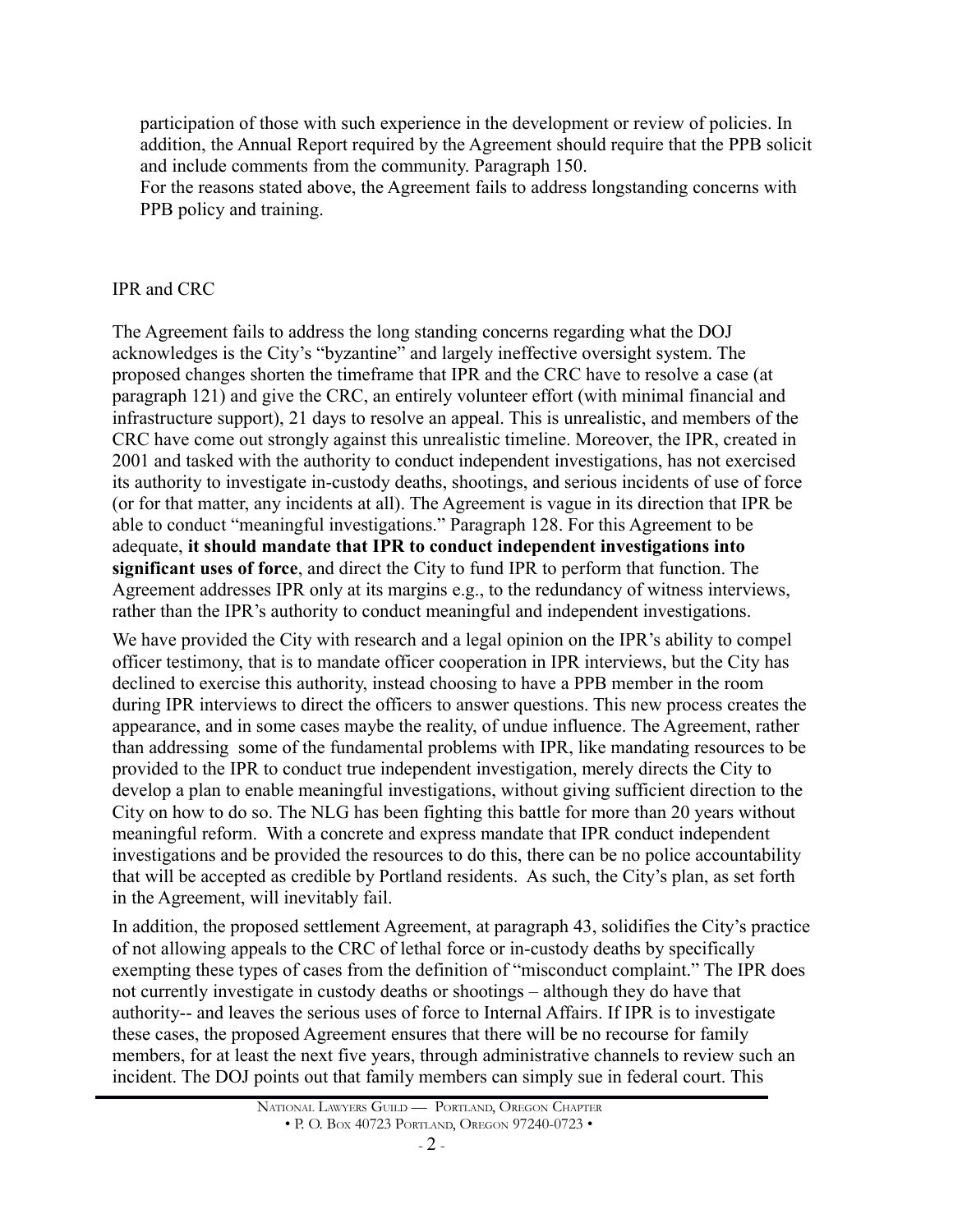misses the point: many people do not utilize the legal system for any number of reasons, including cost. Many attorneys do not have the staff and resources to litigate such cases. The IPR was created to provide an administrative avenue for accountability for inappropriate uses of force and other police misconduct. A lawsuit will rarely if ever result in discipline of an officer; yet through the IPR and CRC process, the opportunity for accountability is cast more widely than an action for damages. We realize the irony of police misconduct lawyers taking this position, but we truly feel that many community members will be better served by an oversight and accountability system that does not rely on expensive and time consuming litigation which may result in a financial award, but no change in policy. **Because the proposed Agreement fails to address these issues, the community will continue to have little faith that there is true oversight over significant incidents, and true accountability and independence**.

As a final note on the administrative oversight process, the proposed settlement Agreement codifies a deferential standard of review for the CRC. The CRC currently uses a "reasonable person" standard. This has been roundly criticized as overly deferential for an appeals body and the standard of review should be whether the "preponderance of the evidence" supports the findings. Paragraphs 61, 135). In other words, the CRC should not be required to defer to the City's decision makers' interpretation. We have students representing CRC appellants in these hearings and have seen the CRC members often struggle with the degree of deference they must afford to the City, and such confusion may be avoided with a clearer standard. The City's hired expert Eileen Luna Firebaugh to review the IPR in 2008, and her report made the specific finding that the "reasonable person" standard is too complicated, and that CRC should be able to make their recommendations to the Bureau based on a preponderance of the evidence. This is another example where the public does not accept the current police accountability process as credible, unbiased, meaningful or effective and the Agreement does little to alter those shortcomings.

### POLICE REVIEW BOARD

The Agreement does not address the lack of transparency in Police Review Board (PRB) hearings, and does not allow community members to attend the hearings. The PRB consists of 5-7 members, depending whether it is reviewing performance cases (generally, cases with one finding that an officer was out of policy) or excessive/deadly force cases. For either review, Bureau employees are the majority of the Committee: An Assistant Chief, the officer's commander, and 1-2 "peer" officers (3-4 members) are joined by the a senior IPR staff person and 1-2 community members (2-3 members).

The DOJ found it "curious" that a "complaining civilian, if one is involved in the incident being reviewed, is not permitted to attend PPB's presentation" (DOJ letter at p. 32). Yet, the p Agreement fails to allow the complainant (subject to the use of force), to participate or attend these hearings. The findings are made public, and can then be appealed to the CRC, but the complainant is at an extreme disadvantage for not being privy to discussions about why an event was in or out of policy. In addition, if the incident results in death, the surviving family members are left without recourse to appeal to the CRC. These processes should be made